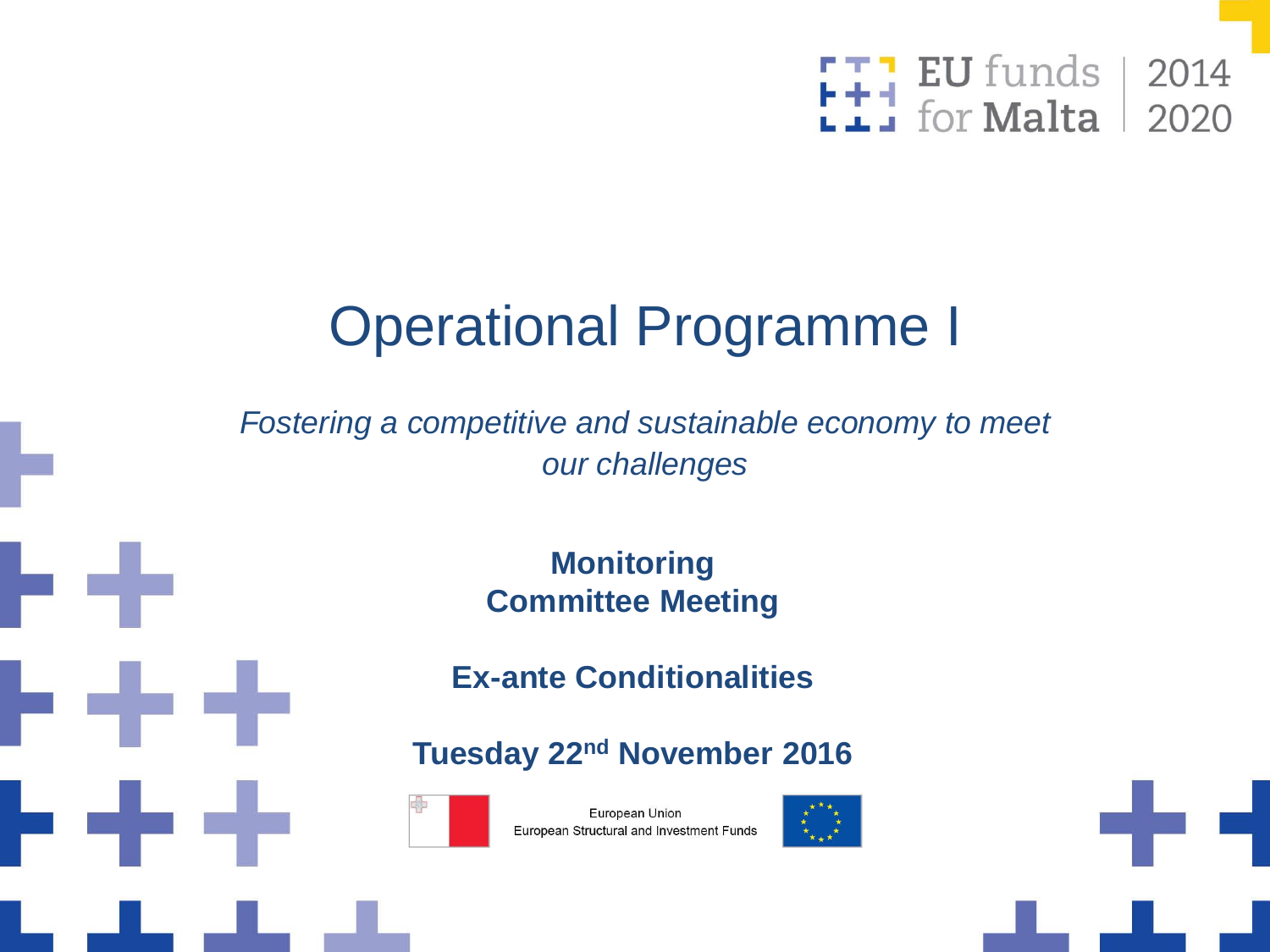

#### **Thematic Ex-ante Conditionalities -**

# **Confirmed Fulfilled by EC**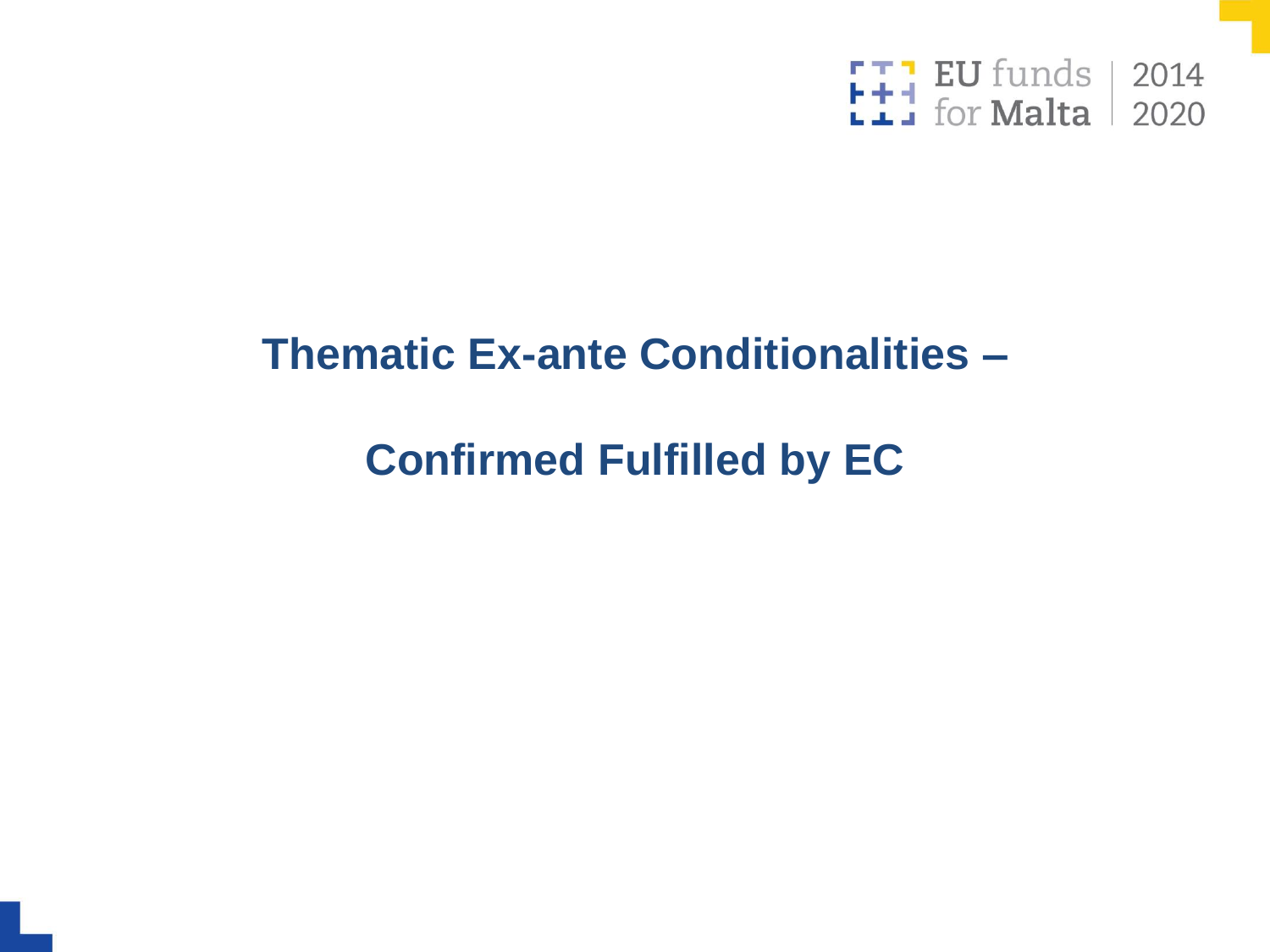

|        | <b>Thematic Ex-ante Conditionality</b>                                                                                                                                                                                                     | <b>Current Status</b>               |
|--------|--------------------------------------------------------------------------------------------------------------------------------------------------------------------------------------------------------------------------------------------|-------------------------------------|
| T.03.1 | Specific actions to promote entrepreneurship<br>taking into account SBA                                                                                                                                                                    |                                     |
| T.04.1 | Specific Actions to promote cost <b>EE</b> when<br>constructing or renovating buildings                                                                                                                                                    |                                     |
| T.09.1 | The existence and the implementation of a<br>national strategic policy framework for <b>poverty</b><br>reduction aiming at the active inclusion of<br>people excluded from the labour market in the<br>light of the Employment guidelines. | <b>CION</b> confirmed<br>fulfilment |
| T.09.3 | <b>Health</b> : The existence of a national or regional<br>strategic policy framework for health within the<br>limits of Article 168 TFEU ensuring economic<br>sustainability.                                                             |                                     |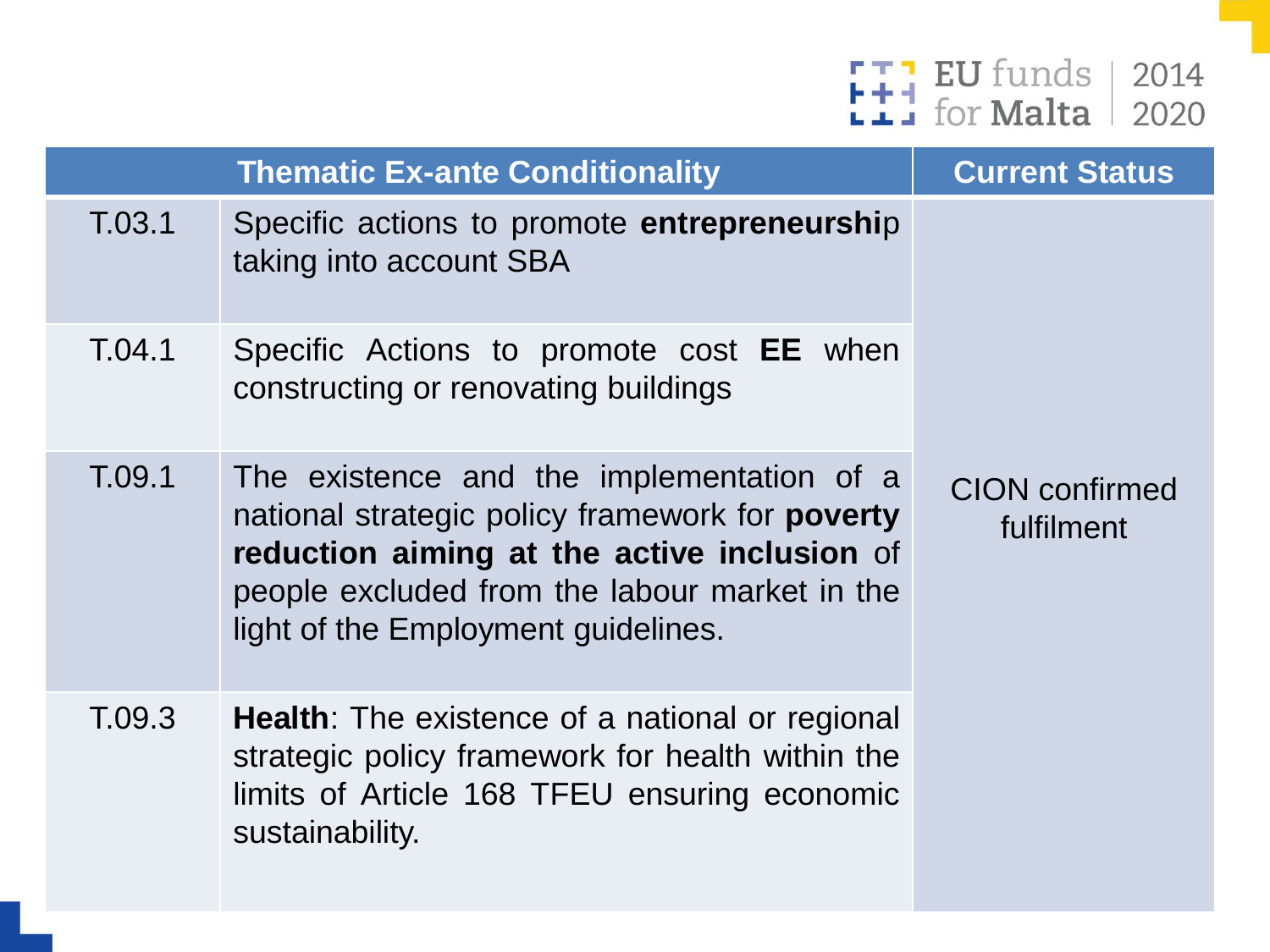

|        | <b>Thematic Ex-ante Conditionality</b>                                                                                                                                                                             | <b>Current Status</b> |
|--------|--------------------------------------------------------------------------------------------------------------------------------------------------------------------------------------------------------------------|-----------------------|
| T.10.1 | <b>Early school leaving:</b> The existence of a<br>strategic policy framework to reduce early school<br>leaving (ESL) within the limits of Article 165 TFEU.                                                       |                       |
| T.10.2 | <b>Higher education:</b> the existence of a national or<br>regional strategic policy framework for increasing<br>tertiary education attainment, quality<br>and<br>efficiency within the limits of Article 165 TFEU | <b>CION</b> confirmed |
| T.10.3 | <b>Lifelong learning</b> (LL): The existence of a<br>national and/or regional strategic policy framework<br>for lifelong learning within the<br>limits of Article 165 TFEU.                                        | fulfilment            |
| T.10.4 | The existence of a national or regional strategic<br>policy framework for increasing the quality and<br>efficiency of VET systems within the limits of<br>Article 165 TFEU.                                        |                       |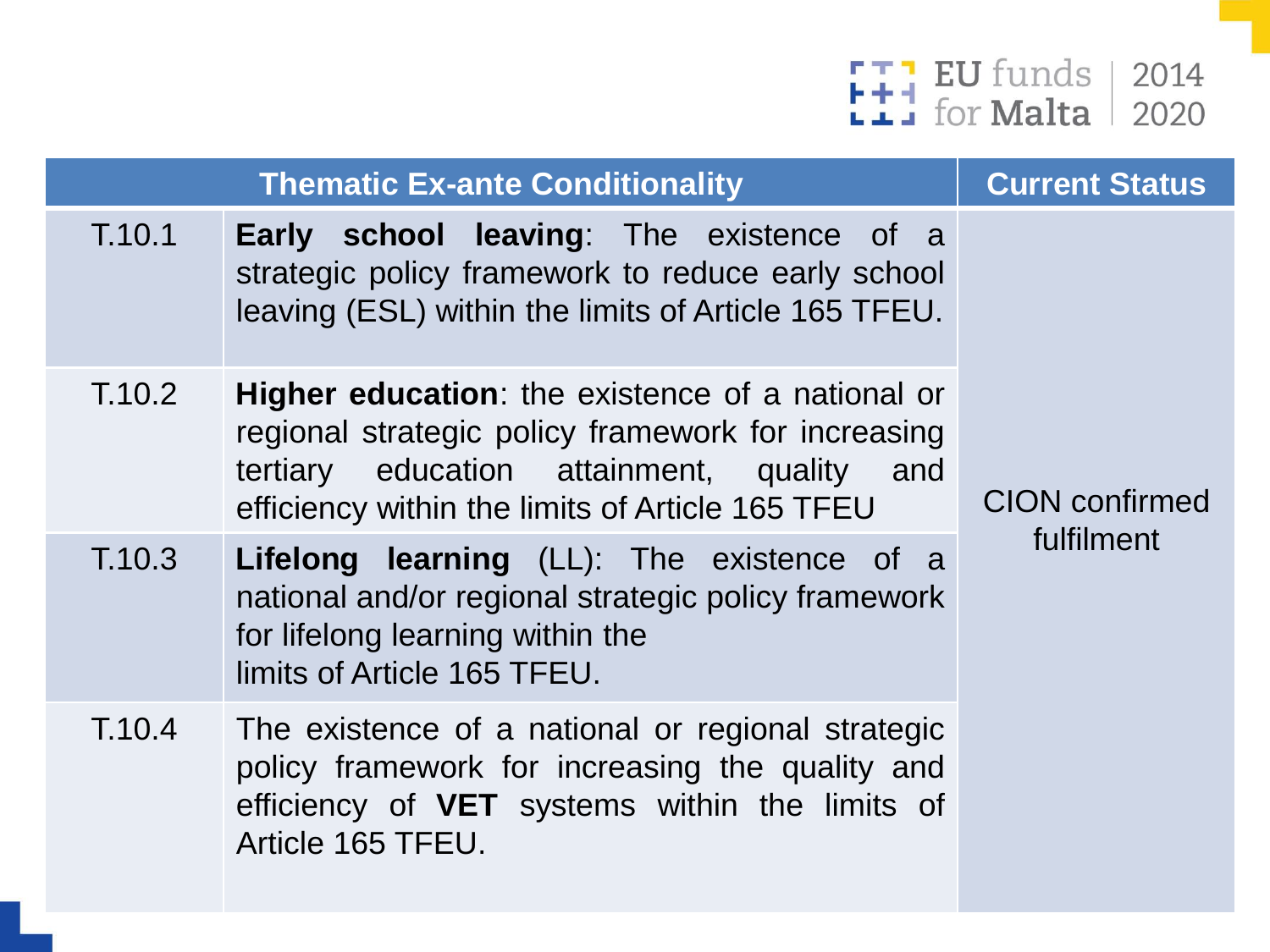

#### **Thematic Ex-ante Conditionalities**

## **– Fulfilled by MS, currently assessed by CION**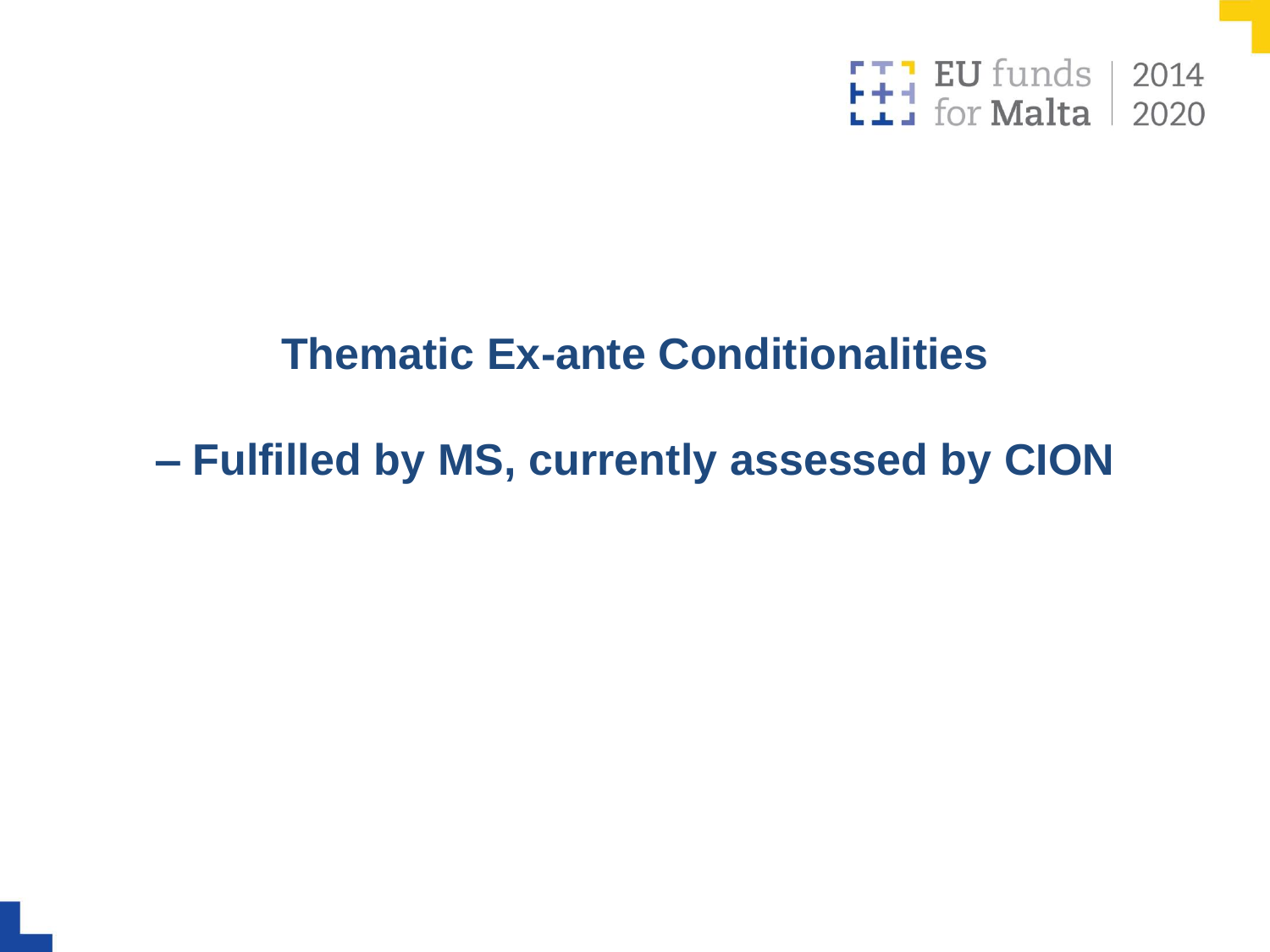

| <b>Thematic ex-</b><br>ante<br>conditionality | <b>Criteria not fulfilled</b>                                                                                                                                                                                                                                                                                                                                                                                                                                                               | <b>Deadline</b><br>(date) as<br>per Section<br>9 OPI | <b>Current</b><br><b>Status</b> | <b>Bodies</b><br><b>Responsi</b><br>ble     |
|-----------------------------------------------|---------------------------------------------------------------------------------------------------------------------------------------------------------------------------------------------------------------------------------------------------------------------------------------------------------------------------------------------------------------------------------------------------------------------------------------------------------------------------------------------|------------------------------------------------------|---------------------------------|---------------------------------------------|
| <b>T.06.1</b><br>(Water<br>Sector)            | 1. In sectors supported by the ERDF, the<br>Cohesion Fund and the EAFRD, a MS<br>has ensured a contribution of the<br>different water uses to the recover of<br>the cost of water services by sector<br>consistent with the first indent of Article<br>9(1) of Directive 2000/60/EC having<br>regard, where appropriate, to the social,<br>environmental and economic effects of<br>the recovery as well as the geographic<br>and climatic conditions of the region or<br>regions affected. | 22<br><b>December</b><br>2015                        | <b>COMPLETED</b>                | MEH,<br><b>MSDEC</b><br>MEPA,<br><b>MRA</b> |
|                                               | 2. The adoption of a river<br>basin<br>management plan for the river basin<br>district consistent with Article 13 of<br>Directive 2000/60/EC                                                                                                                                                                                                                                                                                                                                                | 22<br><b>December</b><br>2015                        | <b>COMPLETED</b>                |                                             |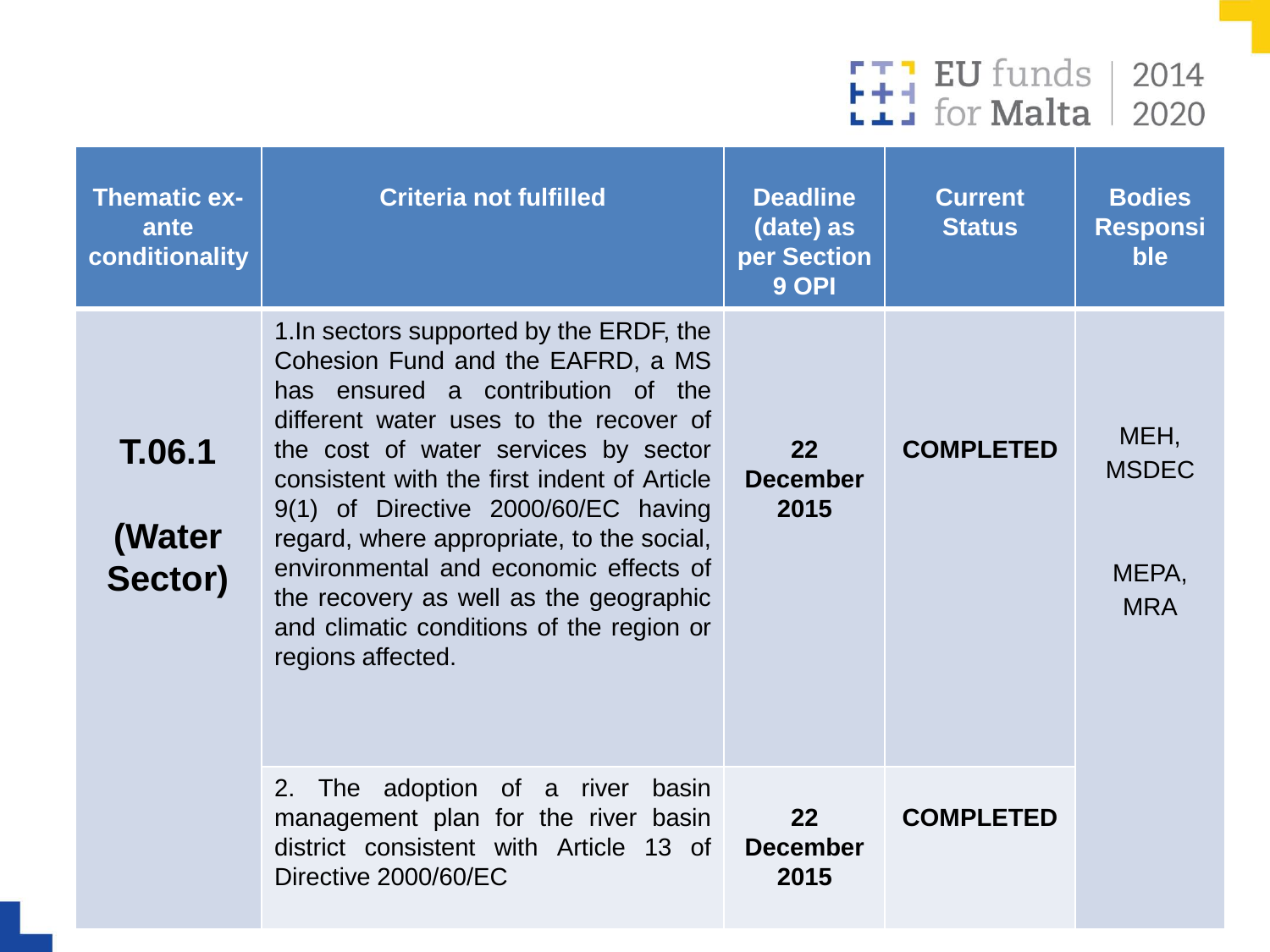

| <b>Thematic ex-ante</b><br>conditionality | <b>Criteria not fulfilled</b>                                                                                            | <b>Deadline (date)</b><br>as per Section 9<br><b>OPI</b> | <b>Current Status</b> | <b>Bodies</b><br><b>Responsible</b>                                |  |
|-------------------------------------------|--------------------------------------------------------------------------------------------------------------------------|----------------------------------------------------------|-----------------------|--------------------------------------------------------------------|--|
| T.01.1<br>(Research<br>and<br>Innovation) | 3 - outlines measures<br>to stimulate private RTD<br>investment                                                          | 30 June 2015                                             | <b>COMPLETED</b>      | <b>Ministry</b><br>for<br><b>Education</b><br>and<br>Employment    |  |
|                                           | $\overline{4}$<br>contains<br>a<br>monitoring mechanism                                                                  | 31 December<br>2015                                      | <b>COMPLETED</b>      | (MEDE)<br><b>Malta</b><br>Council<br>for Science and<br>Technology |  |
|                                           | 5<br>framework<br>a<br>outlining<br>available<br>budgetary resources for<br>research and innovation<br>has been adopted. | 30 June 2015                                             | <b>COMPLETED</b>      | (MCST)                                                             |  |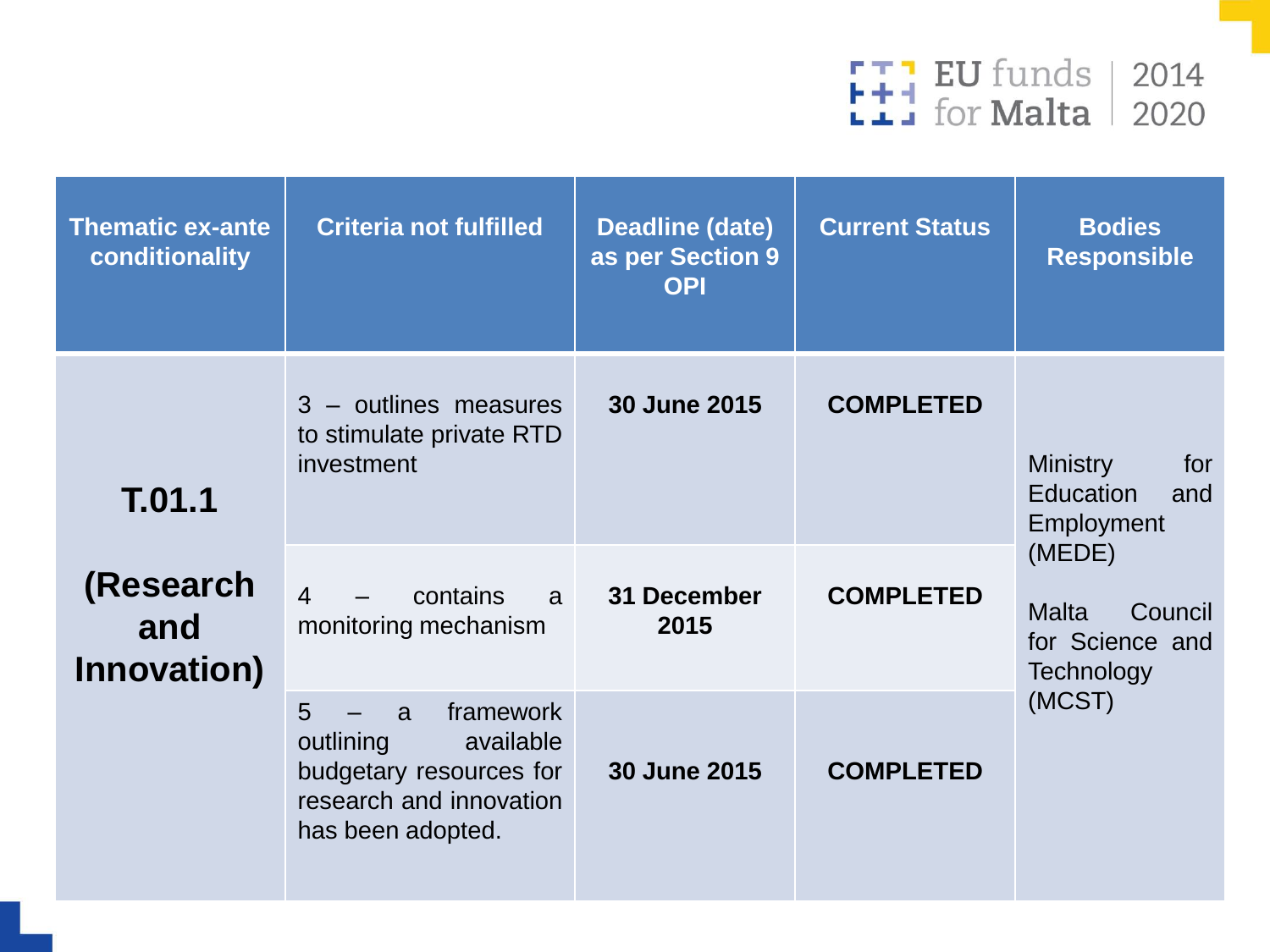

| <b>Thematic ex-ante</b><br>conditionality                       | <b>Criteria not fulfilled</b>                                                                                                              | Deadline (date) as<br>per Section 9 OPI | <b>Current Status</b> | <b>Bodies</b><br><b>Responsible</b>                                                                                                  |
|-----------------------------------------------------------------|--------------------------------------------------------------------------------------------------------------------------------------------|-----------------------------------------|-----------------------|--------------------------------------------------------------------------------------------------------------------------------------|
| T.01.2<br>(Research and<br><b>Innovation</b><br>infrastructure) | 1. A national multi-<br>for<br>plan<br>annual<br>budgeting<br>and<br>prioritization<br><b>of</b><br>is<br><i>investments</i><br>developed. | 30 June 2015                            | <b>COMPLETED</b>      | <b>Ministry</b><br>for<br>Education and<br>Employment<br>(MEDE)<br>Council<br>Malta<br>Science<br>for<br>and<br>Technology<br>(MCST) |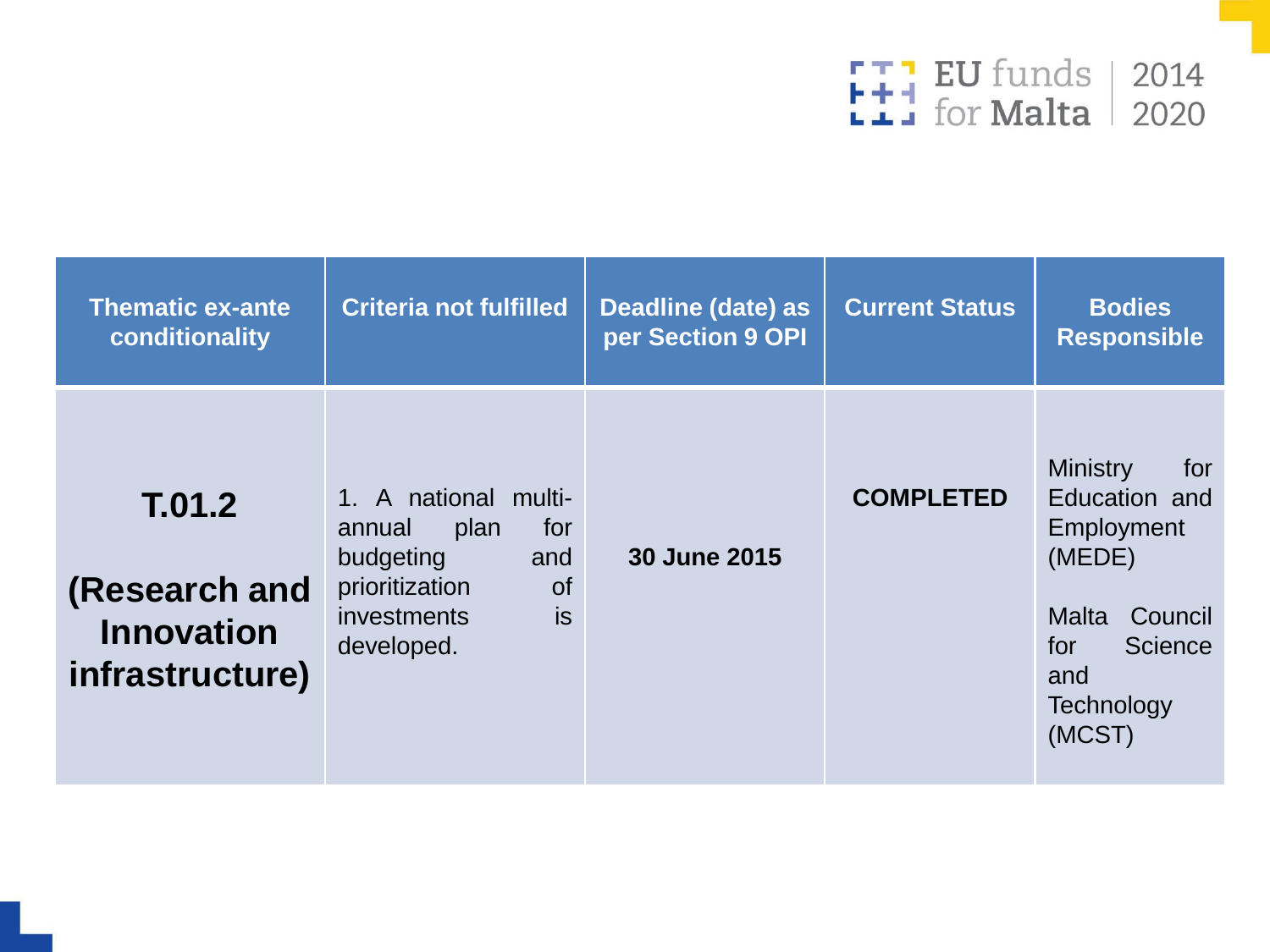

### **Thematic Ex-ante Conditionalities - Ongoing**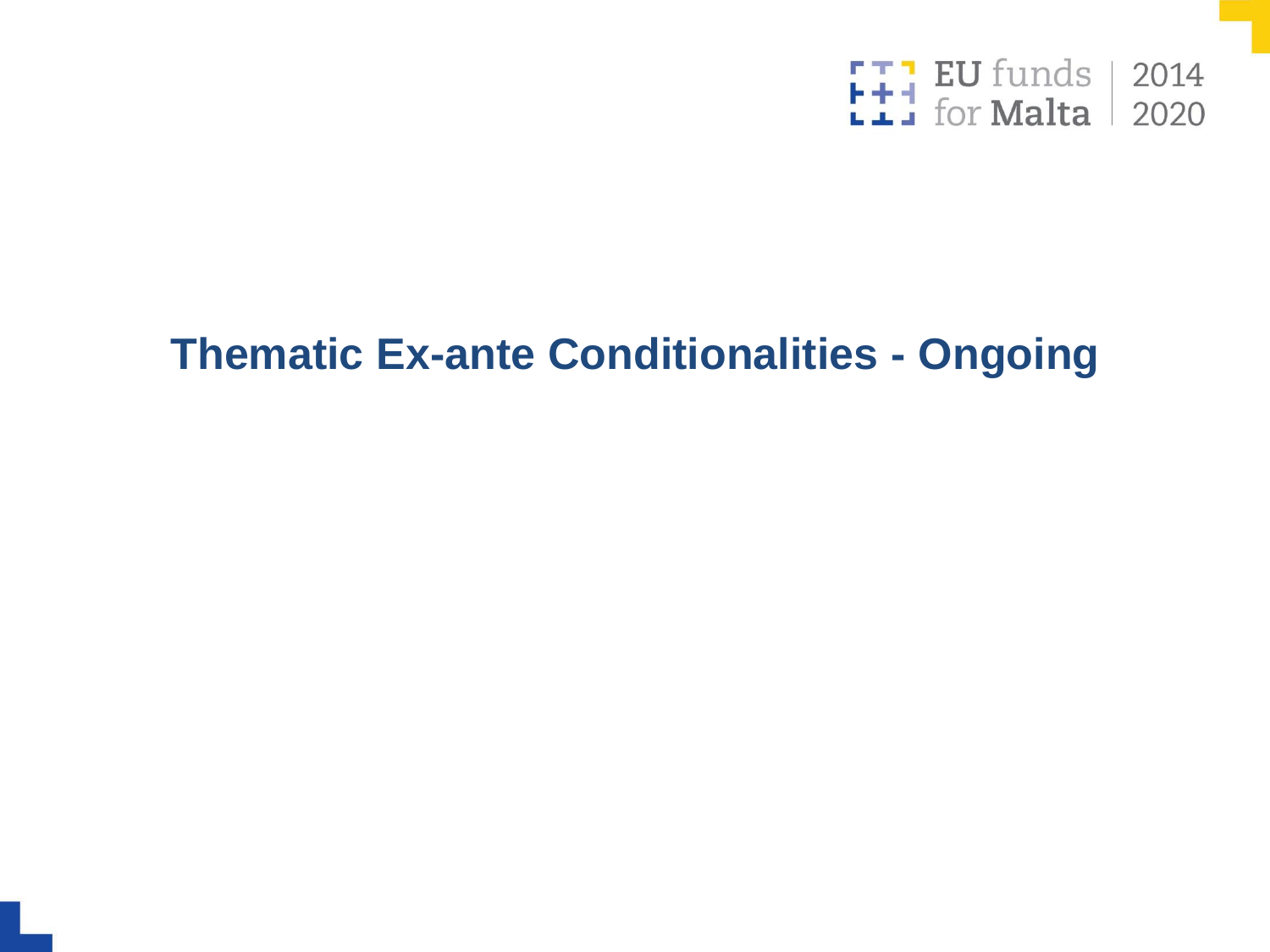

| <b>Thematic ex-ante</b><br>conditionality | <b>Criteria not fulfilled</b>                                                                                                                                                                                                                                          | <b>Deadline (date)</b><br>as per Section<br>9 OPI | <b>Current</b><br><b>Status</b> | <b>Bodies</b><br><b>Responsible</b>                                                                                                                                           |
|-------------------------------------------|------------------------------------------------------------------------------------------------------------------------------------------------------------------------------------------------------------------------------------------------------------------------|---------------------------------------------------|---------------------------------|-------------------------------------------------------------------------------------------------------------------------------------------------------------------------------|
|                                           | 5. A realistic and mature pipeline<br>for projects for which support from<br>the ERDF and the Cohesion Fund<br>is envisaged                                                                                                                                            | <b>30 September</b><br>2015                       | <b>Ongoing</b>                  | <b>Ministry</b><br>for<br>Transport and<br>Infrastructure<br>(MTI)<br>Integrated<br>Transport<br>Strategy<br><b>Directorate</b><br>within<br><b>Transport</b><br><b>Malta</b> |
| T.07.1<br>(Transport)                     | 1 <sub>1</sub><br><b>The</b><br>existence<br>$\circ$<br>a<br>comprehensive transport plan or<br>plans or framework or frameworks<br>for transport investment which<br>complies with legal requirements<br>strategic<br>environmental<br>for<br>assessment and sets out | <b>30 September</b><br>2015                       | <b>Ongoing</b>                  |                                                                                                                                                                               |
|                                           | 2. The contribution to the single<br>Area<br>Transport<br>European<br>with Article<br>constitute<br>$10$ of<br>Regulation.                                                                                                                                             | <b>30 September</b><br>2015                       | <b>Ongoing</b>                  |                                                                                                                                                                               |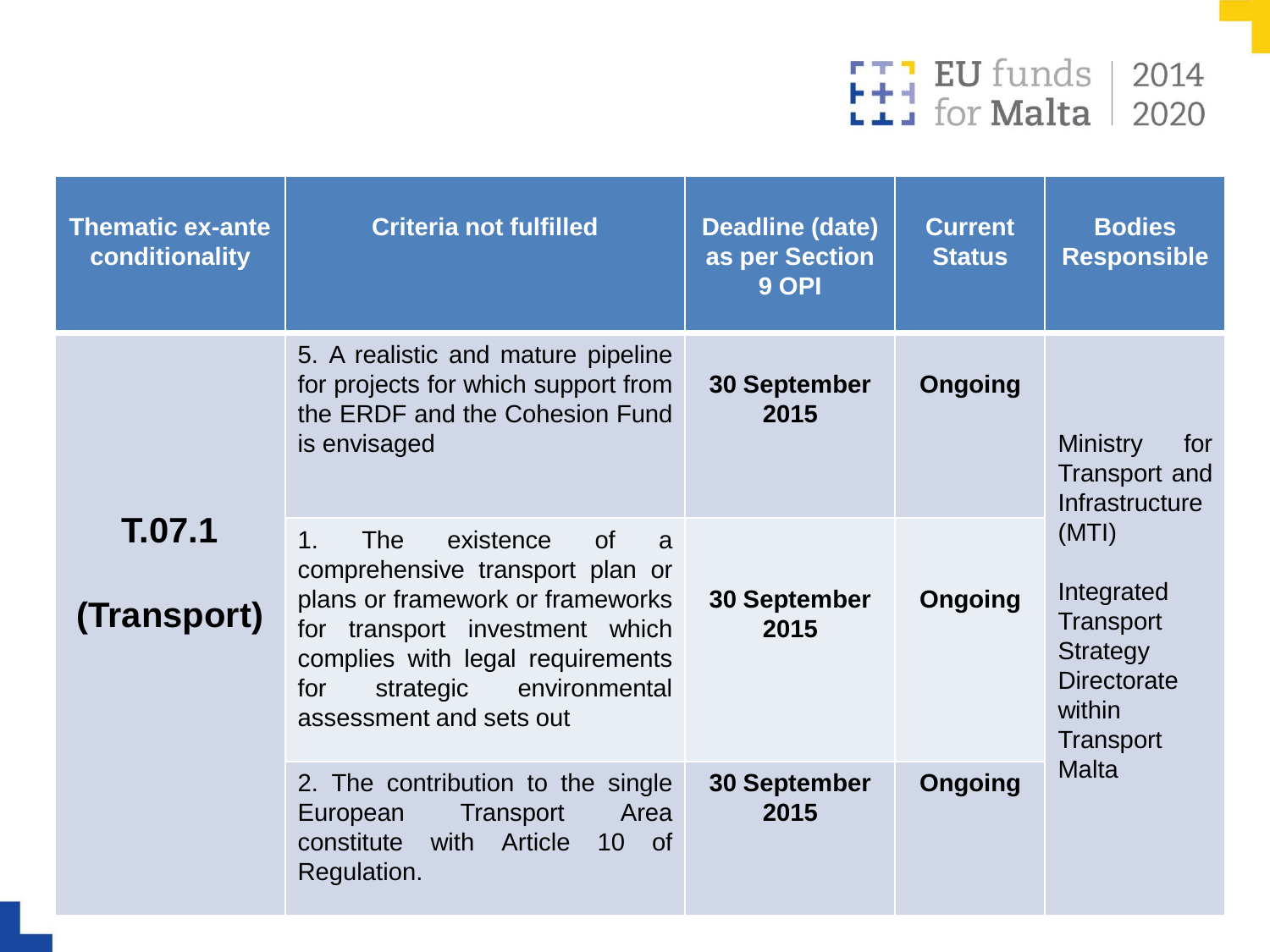

| <b>Thematic ex-ante</b><br>conditionality | <b>Criteria not fulfilled</b>                                                                                                                                                           | <b>Deadline (date)</b><br>as per Section<br>9 OPI          | <b>Current</b><br><b>Status</b> | <b>Bodies</b><br><b>Responsible</b>                                                                                                       |
|-------------------------------------------|-----------------------------------------------------------------------------------------------------------------------------------------------------------------------------------------|------------------------------------------------------------|---------------------------------|-------------------------------------------------------------------------------------------------------------------------------------------|
| T.07.1<br>(Transport)                     | 3. The core TEN-T network and<br>comprehensive<br>the<br>network<br>where investment from the ERDF<br>Cohesion<br>the<br>Fund<br>is is<br>and<br>envisaged<br>4. Secondary connectivity | <b>30 September</b><br>2015<br><b>30 September</b><br>2015 | Ongoing<br>Ongoing              | <b>Ministry</b><br>for<br>Transport and<br>Infrastructure<br>(MTI)<br>Integrated<br>Transport<br>Strategy<br><b>Directorate</b><br>within |
|                                           | 6.<br><b>Measures</b><br>to<br>the<br>ensure<br>capacity of intermediary bodies<br>and beneficiaries to deliver the<br>project pipeline                                                 | <b>30 September</b><br>2015                                | Ongoing                         | <b>Transport</b><br><b>Malta</b>                                                                                                          |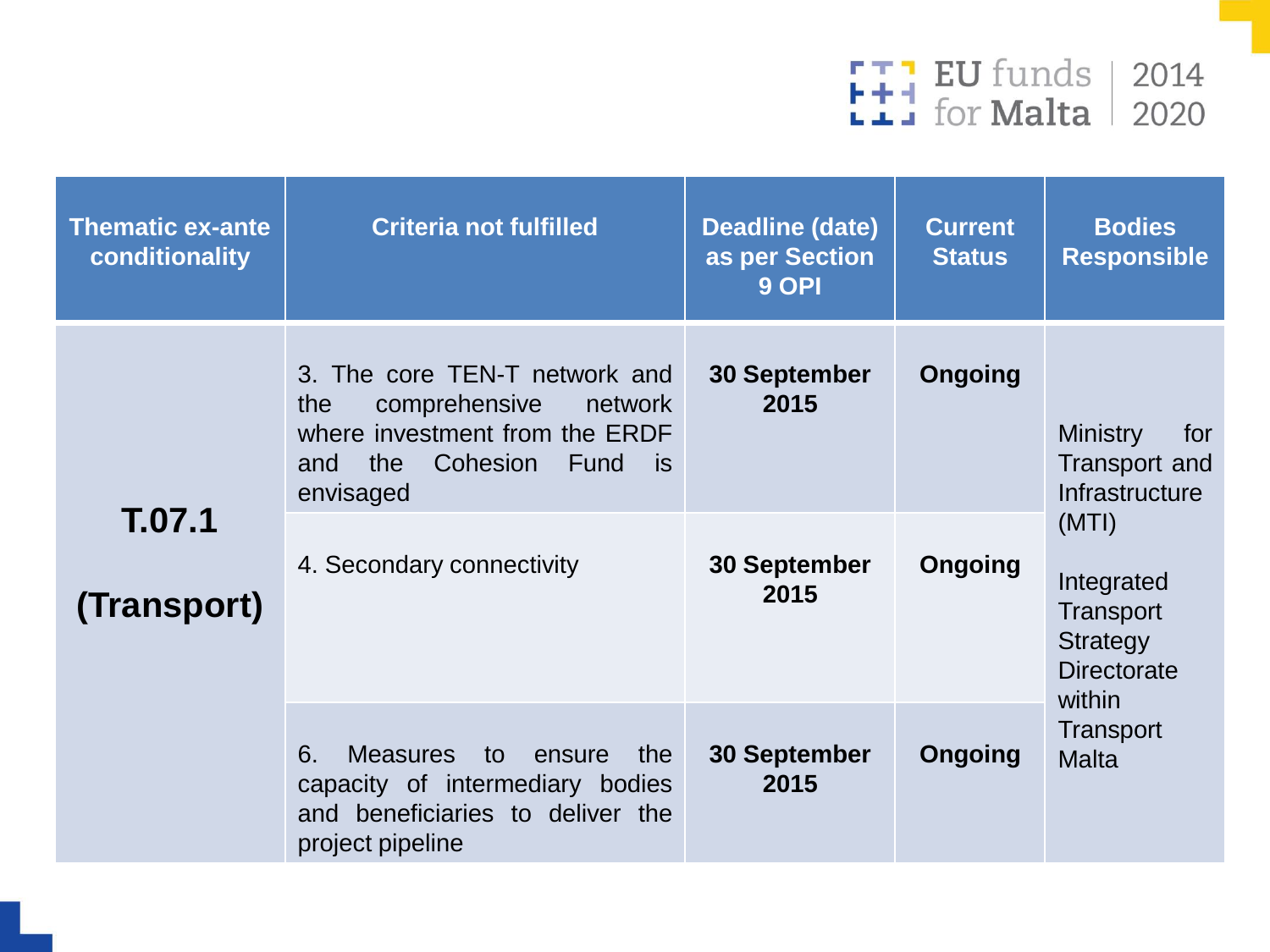

| <b>Thematic ex-</b><br>ante<br>conditionality | <b>Criteria not fulfilled</b>                                                                                                                                                                                    | <b>Deadline</b><br>(date) as per<br><b>Section 9</b><br><b>OPI</b> | <b>Current</b><br><b>Status</b> | <b>Bodies</b><br><b>Responsible</b>                                                                                                                                         |
|-----------------------------------------------|------------------------------------------------------------------------------------------------------------------------------------------------------------------------------------------------------------------|--------------------------------------------------------------------|---------------------------------|-----------------------------------------------------------------------------------------------------------------------------------------------------------------------------|
| T.07.3<br>(Other<br>modes of<br>transport)    | 1. The existence of a section on inland-<br>waterways and<br>maritime<br>transport,<br>ports, multimodal links and<br>airport<br>infrastructure within the transport plan or<br>plans or framework or frameworks | 30<br><b>September</b><br>2015                                     | Ongoing                         | <b>Ministry</b><br>for<br><b>Transport and</b><br>Infrastructure<br>(MTI)<br>Integrated<br>Transport<br><b>Strategy</b><br><b>Directorate</b><br>within<br><b>Transport</b> |
|                                               | 2. Complies with legal requirements for<br>strategic environmental assessment                                                                                                                                    | 30<br><b>September</b><br>2015                                     | <b>Ongoing</b>                  |                                                                                                                                                                             |
|                                               | 3. Sets out a realistic and mature project<br>timetable<br>pipeline(including<br>a<br>and<br>budgetary framework)                                                                                                | 30<br><b>September</b><br>2015                                     | Ongoing                         |                                                                                                                                                                             |
|                                               | 4. Measures to ensure the capacity of<br>intermediary bodies and beneficiaries to<br>deliver the project pipeline.                                                                                               | 30<br><b>September</b><br>2015                                     | Ongoing                         | <b>Malta</b>                                                                                                                                                                |